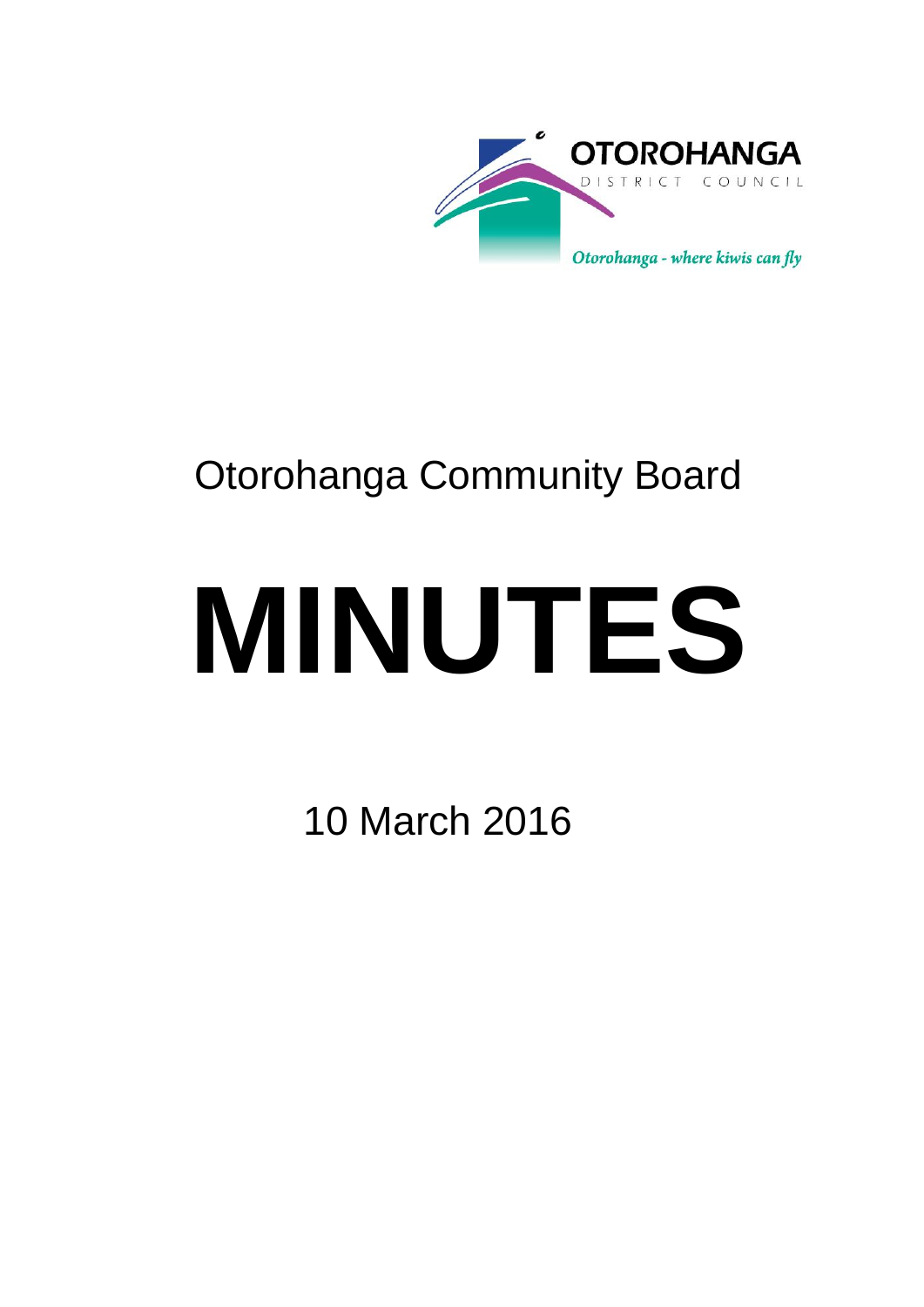### **OTOROHANGA COMMUNITY BOARD**

10 March 2016

Minutes of an Ordinary meeting of the Otorohanga Community Board held in the Council Chambers, Maniapoto Street, Otorohanga on Thursday 10 March 2016 commencing at 4.04pm.

# **MINUTES**

Minutes are unconfirmed and subject to amendment at the next meeting of the Board.

## **ORDER OF BUSINESS:**

| <b>ITEM</b>                      | <b>PRECIS</b>                                                      | <b>PAGE</b> |
|----------------------------------|--------------------------------------------------------------------|-------------|
| <b>PRESENT</b>                   |                                                                    | 1           |
| IN ATTENDANCE                    |                                                                    |             |
| <b>APOLOGIES</b>                 |                                                                    |             |
| <b>CONFIRAMTION OF MINUTES -</b> |                                                                    |             |
| <b>REPORTS</b>                   |                                                                    | 1-          |
| ITEM 78                          | PEST CONTROL IN ROTARY PARK AND BOB HORSFALL RESERVE               |             |
| ITEM 79                          | DRAFT MANAGEMENT ACCOUNT FOR THE PERIOD ENDING 31<br>DECEMBER 2015 | 2           |
| ITEM 80                          | OCB MATTERS REFERRED FROM 28 JANUARY 2016                          | 3           |
|                                  |                                                                    |             |
| <b>GENERAL</b>                   |                                                                    | 5           |
| <b>MEETING CLOSURE</b>           |                                                                    | 6           |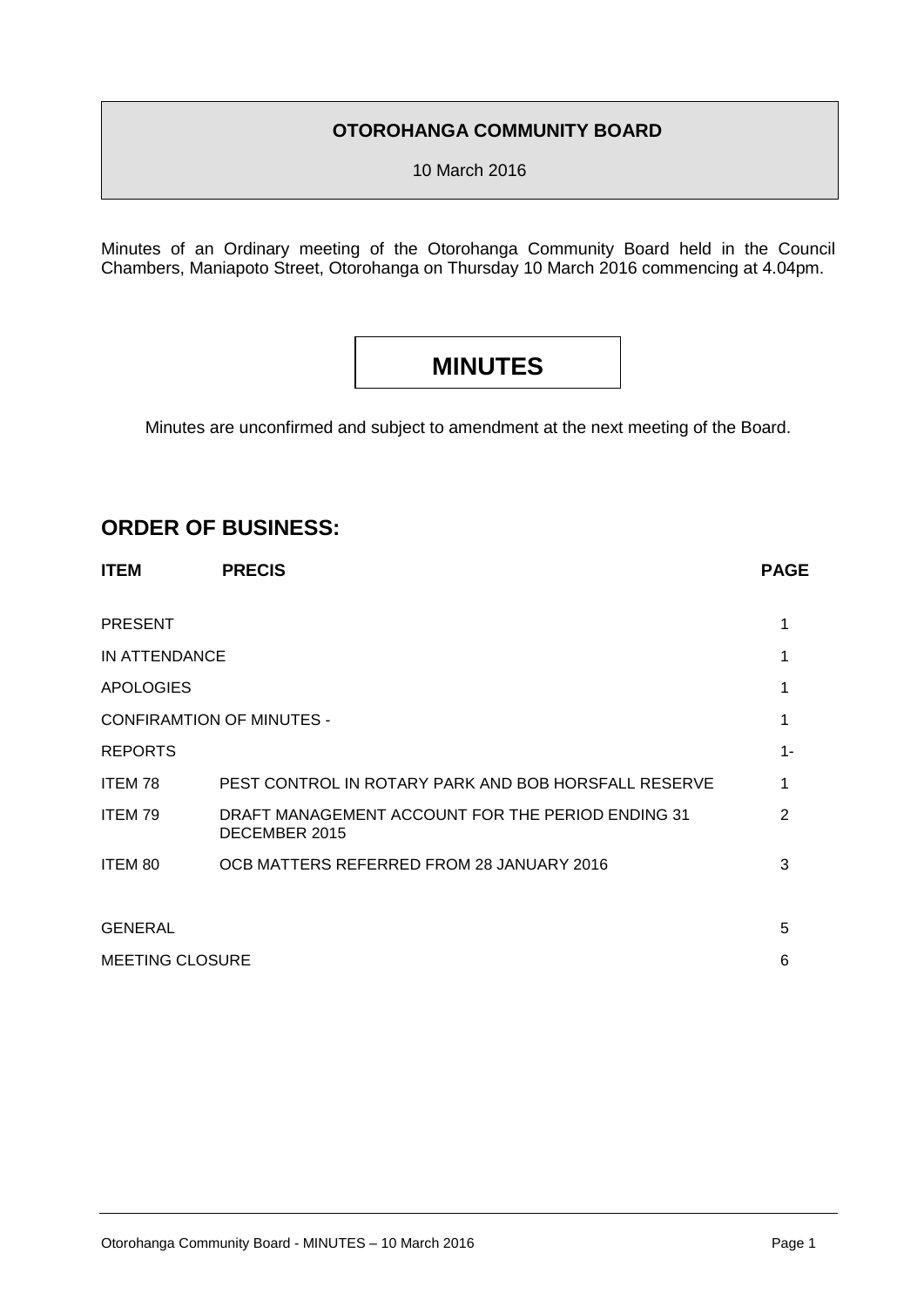#### **PRESENT**

Mr R Prescott (Chair), Mr NS Chetty, Mrs E M Cowan, Mrs AC Laws, Mr PD Tindle and Mr DR Williams.

#### **IN ATTENDANCE**

Cr K Phillips, Messrs DC Clibbery (Chief Executive), CA Tutty (Governance Supervisor), David Dowd (Executive Assistant).

#### **CONFIRMATION OF MINUTES -**

**Resolved** that the minutes of the meeting of the Otorohanga Community Board held on 28 January 2016 as circulated, be approved as a true and correct record of that meeting.

#### **Mrs Cowan / Mr Chetty**

#### **REPORTS**

#### **Item 78 PEST CONTROL IN ROTARY PARK AND BOB HORSFALL RESERVE**

The Chief Executive presented a report informing members that the current programme of pest control in Rotary Park and the Bob Horsfall Reserve is relatively expensive and apparently not very effective, therefore it is suggested that this should not be continued.

Mr Williams queried why EcoFX Limited was allowed to continue with the campaign as he understood it was only for an initial one year contract.

Mrs Cowan advised that Rodent control is an on-going issue and that rodents will never completely go away. Mrs Cowan referred to the Reserve Management Plan and expressed the opinion that Pest Control needs to be identified in the Management Plan as an ongoing issue.

Mrs Cowan felt that the community could be educated in rodent control and become more involved in this issue.

Mr Williams reported that since poisoning has been undertaken there has been an increase in wildlife and plant life within the reserve. It was suggested that perhaps every five years, a blitz is carried out, then this is reduced for the following years. Mr Williams said he would like to see more funding made available on the management of the area. The Chief Executive advised that there are other ways to control pests in the area.

Mrs Cowan suggested that staff have discussions with the current contractor and to consider a longer term contract and how this will be managed. Mrs Cowan also suggested that discussion be held with the Department of Conservation. She further advised that there is valuable and interesting data available on their website.

The Chair expressed the opinion that the 'bush area' is looking the best it has been for years and would like to see baiting continue. Mrs Laws agreed and expressed concern if baiting is not continued.

The Chief Executive informed members that this activity is District funded and questioned how Council members may feel when such a large amount is being spent on a very small area.

Mrs Cowan suggested that Professor Bruce Clarkson be contacted for advice.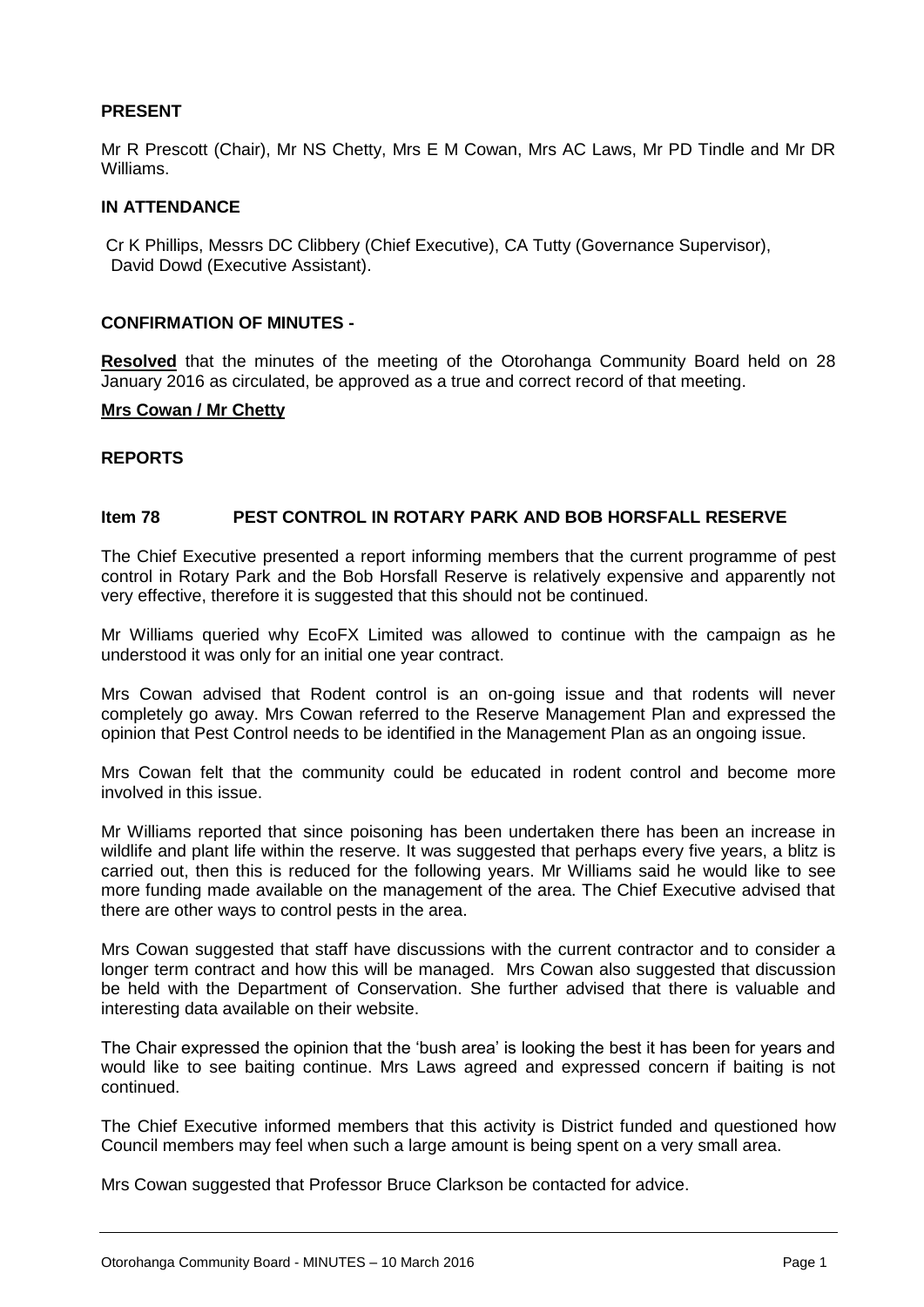The Chair felt that baiting should be continued until such time as the management of the reserve is reviewed. Mrs Cowan further reported that it is predicted there will be a surge of rodents and for Council to utilise people who are experts in the field.

Mr Williams referred to the annual cost of between \$10 - \$11 thousand dollars which he said has not been budgeted for. He said there has to be another way of controlling rodents. Mrs Laws suggested that the current situation continue for another few months until further information is obtained. Mr Tindle felt that funding for this purpose should cease and that the management plan be reviewed.

The Chief Executive advised that the current contractor is paid on a month by month basis.

Mr Chetty expressed the opinion that it would be unwise to cease the current baiting without another option being in place.

Mrs Cowan referred to a letter from the General Manager of the Otorohanga Kiwi House, addressed to the Chairperson of the Otorohanga Community Board on the matter of Pest Control in Rotary Park / Bob Horsfall Reserve. Mrs Cowan quoted from this letter "that the benefits to the community in maintaining the current programme is:

- 1) Public Health Benefits Reducing rodents as a vector of disease.
- 2) Reducing the nuisance factor of rodents for neighbours.
- 3) Attracting and establishing more native wildlife within the reserves increasing the community's and visitors enjoyment of these spaces.
- 4) Providing a buffer zone of protection for the Otorohanga Kiwi House, Kiwi Breeding enclosures leased within Rotary Park."

Mrs Cowan suggested that the Board should go out into the community for assistance and to provide education to obtain a buy-in from the community to ensure the standard of facilities meets the community's requirements.

Mr Tindle suggested a new arrangement / plan be prepared based on the need to control rodents and frequencies of baiting then go to the market for costings. The Board does not have the authority for such expenditure however the matter needs to be treated with some urgency.

Mrs Cowan again suggested that staff have discussions with EcoFX and the Department of Conservation to explore alternative rodent control options.

**Resolved** from the Chief Executive's Report be received and that poisoning within the Bob Horsfall Reserve and Rotary Park be discontinued until an exploration of alternative rodent control options has been completed within a two month period.

#### **Mr Prescott / Mr Tindle**

#### **Item 79 DRAFT MANAGEMENT ACCOUNTS FOR THE PERIOD ENDING 31 DECEMBER 2015**

The District Accountant attended the meeting and presented the Draft Management accounts for the period ending 31 December 2015.

#### **Otewa Road Pump station**

The Chief Executive advised Mr Williams that staff are currently obtaining quotes for the work required and that other pipes connecting pump stations to the river have been checked out.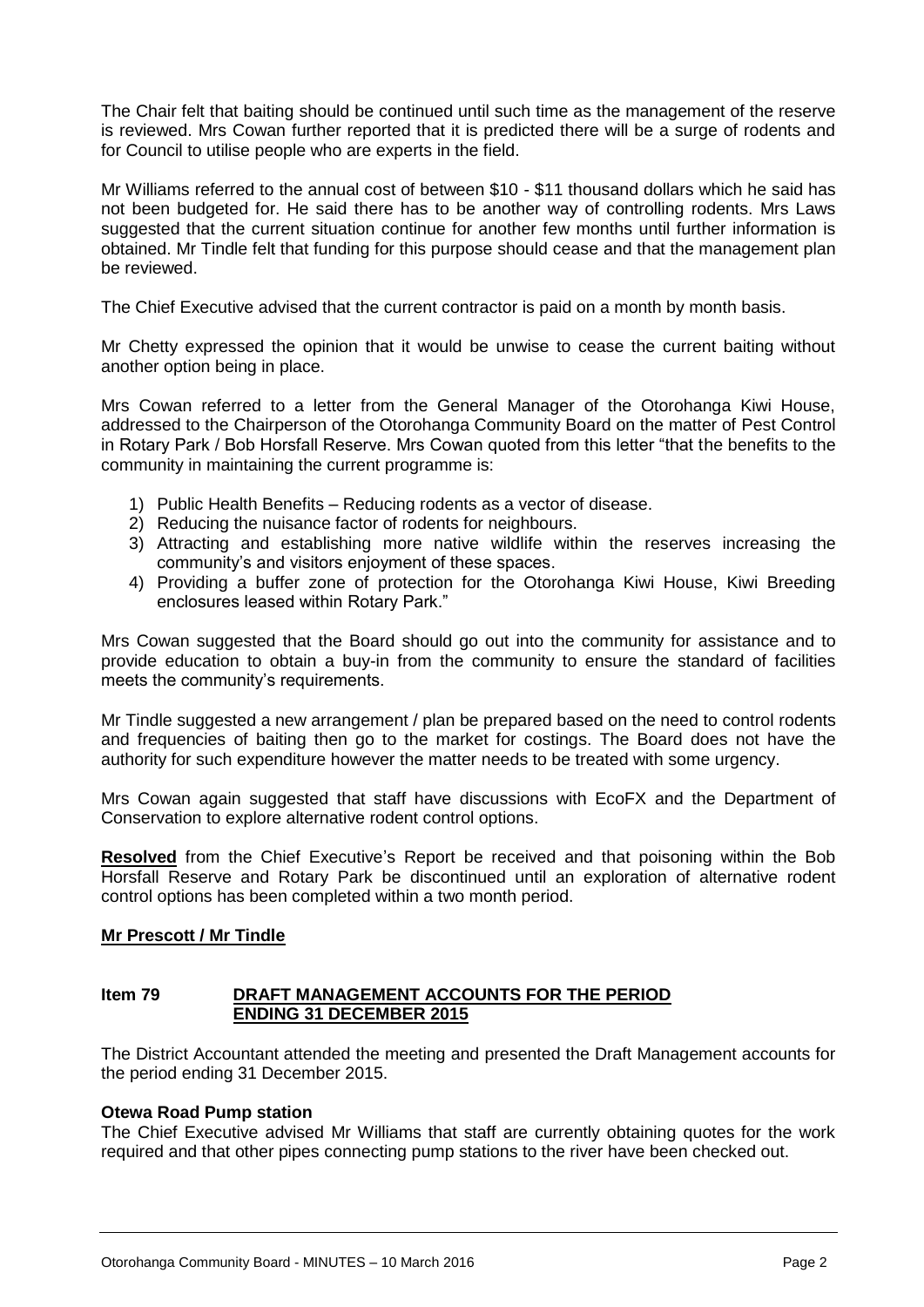#### **Otorohanga Cemetery**

It was agreed that staff investigated the identified cost of \$1000 to erect signage at the Otorohanga Cemetery.

The Chief Executive reported that there is only three areas, Water Treatment, Parks and Reserves and Community Property that have been highlighted as being over budget, all the rest of the activities are under budget.

**Resolved** that the draft Management Accounts for the period ended 31 December 2015 be received.

#### **Mr Williams / Mr Tindle**

#### **Item 80 OTOROHANGA KIWI HOUSE**

Representatives of the Otorohanga Kiwi House and local organisations attended the meeting, these being – Jo Russell (General Manager – Otorohanga Kiwi House)

Tim Jones – (Treasurer – Otorohanga Kiwi House) Heather Hammond (Otorohanga Kiwi House Representative) Jock Gollan – (Otorohanga Kiwi House Representative) Bob Strawbridge –(Otorohanga Lions Club) Lindsay Chitty (Otorohanga Rotary Club)

Mr Jones informed members that the purpose of their attendance is to give the Board an overview as to where the Kiwi House is at and to request funding from the Board for predator proof fencing. He said there are two questions that need to be answered, these being how vital is the Kiwi House to the community and how committed is the community to the Kiwi House.

Mr Jones reported that the Kiwi House is in good shape financially and of good heart. He said there has been no increase in the price of tickets and that visitor numbers are up 12.5% on the previous year. Members were informed that recently the Kiwi House has found itself in a difficult situation due to the failure of the perimeter fence and being the worst year for rodent invasion. Mr Jones referred to a tight timeframe for this matter to be resolved and requested that the Board give consideration to giving a grant of \$100,000 to the Kiwi House from the Community special fund.

Mrs Russell referred to the proposed Predator Proof fencing and expressed the hope that the Kiwi House receives some sponsorship towards this. She advised that the committee has \$20,000 pledged from the community and some funds in their Bank Account, however there is a shortfall of approximately \$200,000 It was reported that the Kiwi House does have a Bank Facility of around \$112,000.

The Chief Executive referred to the comments made by Mr Jones that the Kiwi House is in good heart and that it is seeking \$100,000 from the Community Board. He queried whether the Kiwi House would consider approaching the Board in the future, for further funding. In reply, Mrs Russell said that the Kiwi House requires a hand-up in order to function. In the future it may need a commitment from the community however it is a question of what the community want's the Kiwi House to be. The Chair referred to the proposed Strategic Plan and expressed concern that after erecting a \$300,000 fence, a report comes back to say that the Kiwi House is not a viable option. Mrs Russell replied at the present time, there is a timing issue however; there are other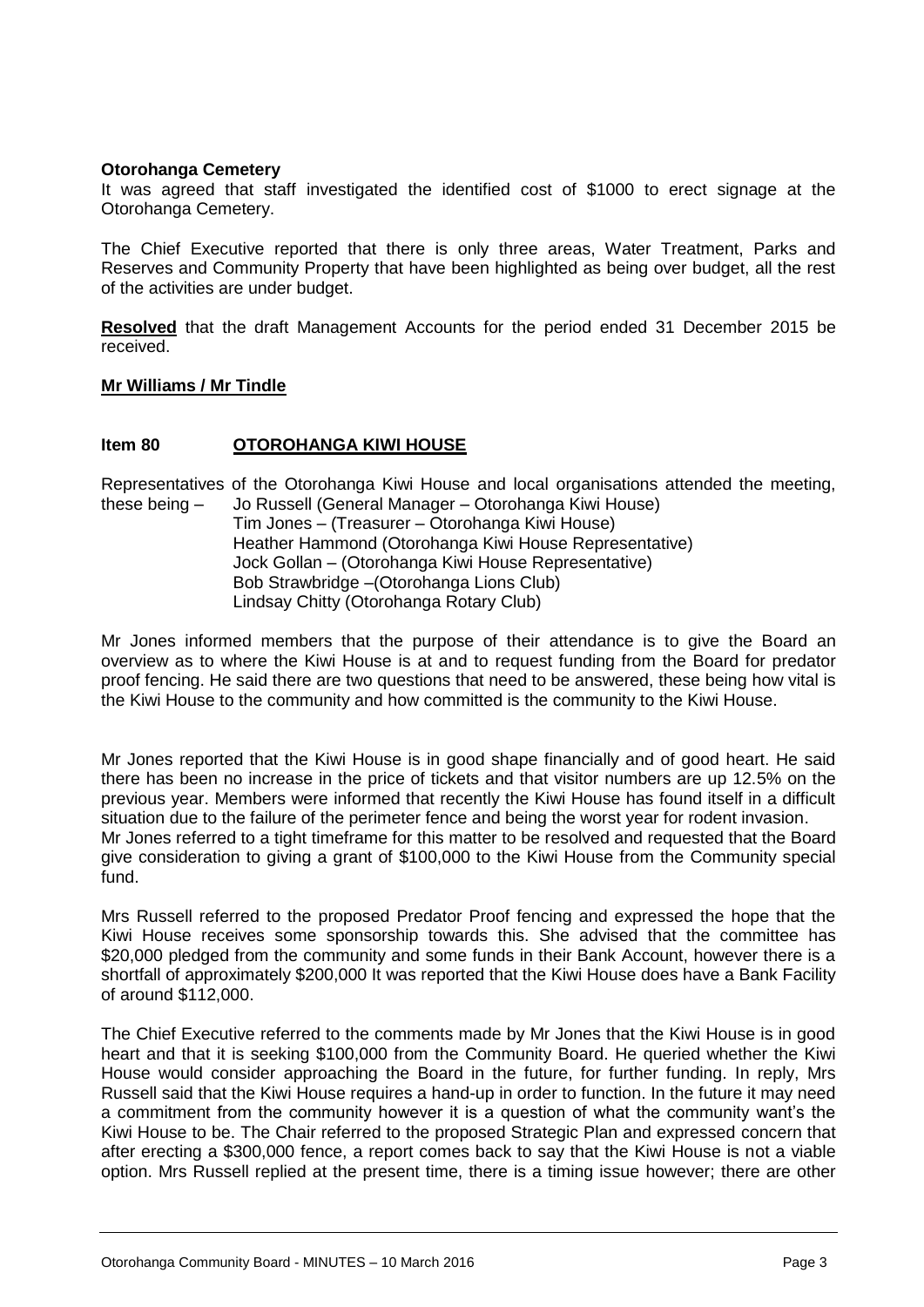ways / range of options of resolving this issue. The Kiwi House income stream is growing however it does rely heavily on volunteer support.

Mrs Cowan reported that the Kiwi House staff are absolutely terrific and provide that very 'Kiwi' personal input however, the building itself is somewhat outdated.

Mr Williams referred to the proposed Strategic plan which he advised was being funded by the Otorohanga District Development Board. Mr Williams queried as to when this report would be available. The Chief Executive replied that the target date is the end of April 2016. Members were informed that the plan would contain a financial review based on the belief that there could be a need for Council to make a substantial donation.

Mr Tindle expressed the opinion that the Kiwi House is a huge identity for the town and does have potential for growth. He referred to today's presentation which he said "is really enlightening" however the Kiwi House is planning for something that is required now. He expressed concern around the future lease of the facility and the reliance on volunteer workers. Should an investment of \$100,000 by Council be made, he hoped that the lease agreement would be extended.

Mrs Cowan reported that there is huge volunteer input into the Kiwi House and that the current volunteers are happy to continue as long as there is support from the community. She advised that the committee has turned the facility around, however it is going to require assistance from time to time. She said the Kiwi House has done a lot for the community and that it is now time for the community to get involved.

Mr Lindsay Chitty circulated and presented a written submission advising that the Rotary Club of Otorohanga Incorporated is pleased to support the application by the Otorohanga Kiwi House and Native Bird Park for funds from the Otorohanga Community Board as part of the funding required towards the completion of the vermin proof fence.

Mr Chitty reported that Rotary recognises the iconic place that the Kiwi House has in the Otorohanga Districts economy. Not only do local people regularly visit the Kiwi House but Tours from within New Zealand and overseas visit. Mr Chitty further reported that the provision of the vermin free environment is an essential part of the well-being of the Kiwi House. Mr Chitty advised that Rotary has been a major supporter of the Kiwi House, not only in cash, but with providing the voluntary help on an ongoing basis, helping to complete the Tuatara room conference / classroom facility and other manual work required to assist with the various improvements that have happened recently. He said a working bee supported by Rotary has been happening almost on a weekly basis.

In conclusion, Mr Chitty confirmed that Rotary supports the Kiwi House application for funding.

Bob Strawbridge, President of the Otorohanga Lions Club referred to a recent presentation by the Kiwi House at their meeting and advised that this was positively received though no final decision would be made until next week. He said It is the intention that Lions will assist with the Predator Proof fencing.

Mr Stawbridge from a personal point of view, expressed the personal opinion that the Kiwi House is the 'Jewel in the Crown' and that to date, the community has not provided the required support.

Mrs Hammond reported that rats enjoy killing and that the Kiwi House will lose its credibility should this issue not be curtailed: Mrs Hammond also advised that the Kiwi House could lose its Department of Conservation license and once this is lost, it would be difficult to obtain again in the future. Mrs Hammond expressed the opinion that a Predator Proof Fence should not be delayed.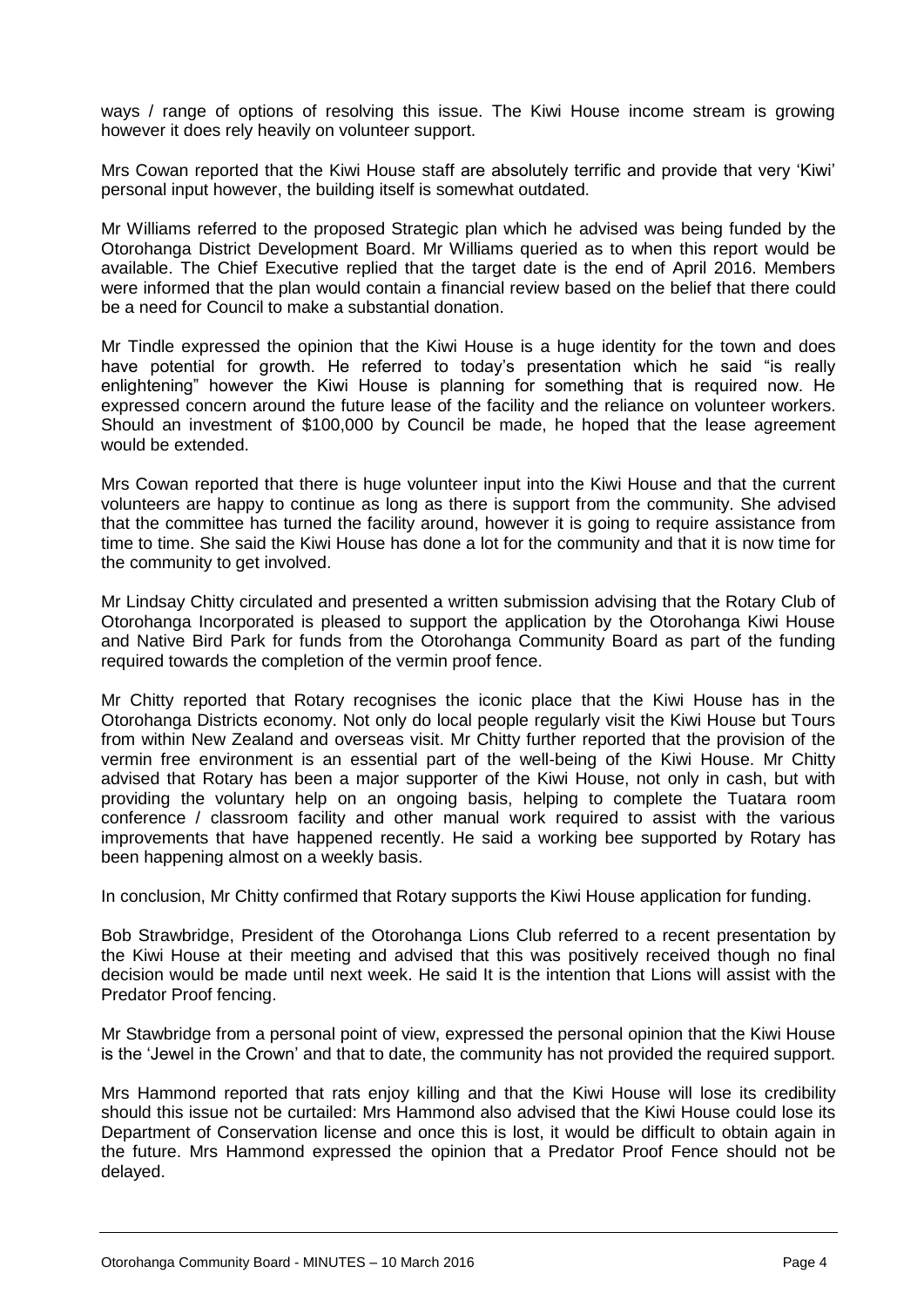Mr Jock Gollan expressed the opinion that Otorohanga would be nothing without the existence of the Kiwi House. He stated that there are a number of people out in the community that are of the opinion that the Kiwi House is Councils responsibility.

The Chair thanked the representatives of the Otorohanga Kiwi House and local organisations for their attendance.

#### **MATTERS REFERRED**

The Governance Supervisor took members through the Matters Referred.

#### **COMMUNITY INSPECTION**

Following discussion, it was agreed that individual members email each other to arrive at a suitable date/time to carry out an inspection of the community.

#### **RAILWAY STATION AREA**

Members agreed that it would be desirable for the existing fence to be removed and a new one erected. Mr Tindle referred to a panel-type fence with Kiwi's being Laser cut into the panels.

#### **WI-FI**

The Chief Executive referred to the Board's request for Council's IT manager to explore how other communities use Wi Fi as a promotional tool and advised that it has been difficult to find such a community. Mrs Cowan reported on the various towns that she had identified and agreed to give these to the Chief Executive

#### **ED HILLARY WALKWAY**

The Chief Executive informed members that the Engineering Manager is in the process of obtaining prices for a steel roof and the other option of a steel roof with clear panels.

#### **GENERAL**

#### **COMMUNITY BOARDS**

Mr Tindle referred to a proposed workshop on the future of the Otorohanga Community Board and also the 2017 Representation Review. He said he would like to see this workshop held in the future to gain members thoughts.

#### **COUNCIL YOUTH POLICY**

Mr Chetty referred to his email regarding proposing a 'Youth Policy' for Otorohanga something which this Council does not currently have. Mr Chetty referred to the documentation he had forwarded to members for feedback. Mr Chetty said he had received a call from Mr Jeffries, Kawhia Community Board Chairperson advising he would like to see the Kawhia area included in such a policy.

#### **COMMUNITY WATER METERING**

Mr Chetty said he had some concerns raised with him on at what point was consultation held to introduce water metering within the Community, with Iwi. The Chief Executive replied it was the opinion this proposal was not of any special significance to Iwi, it was a full community proposal. The Chief Executive referred to Councils newly appointed Executive Assistance David Dowd and advised that he has communication strengths to assist people to engage with Council

#### **BOARD APOLOGY**

Mrs Cowan referred to a request from a Caren Campbell and suggested that the Board needs to forward a written apology to her. She said the Board was not aware of the request.